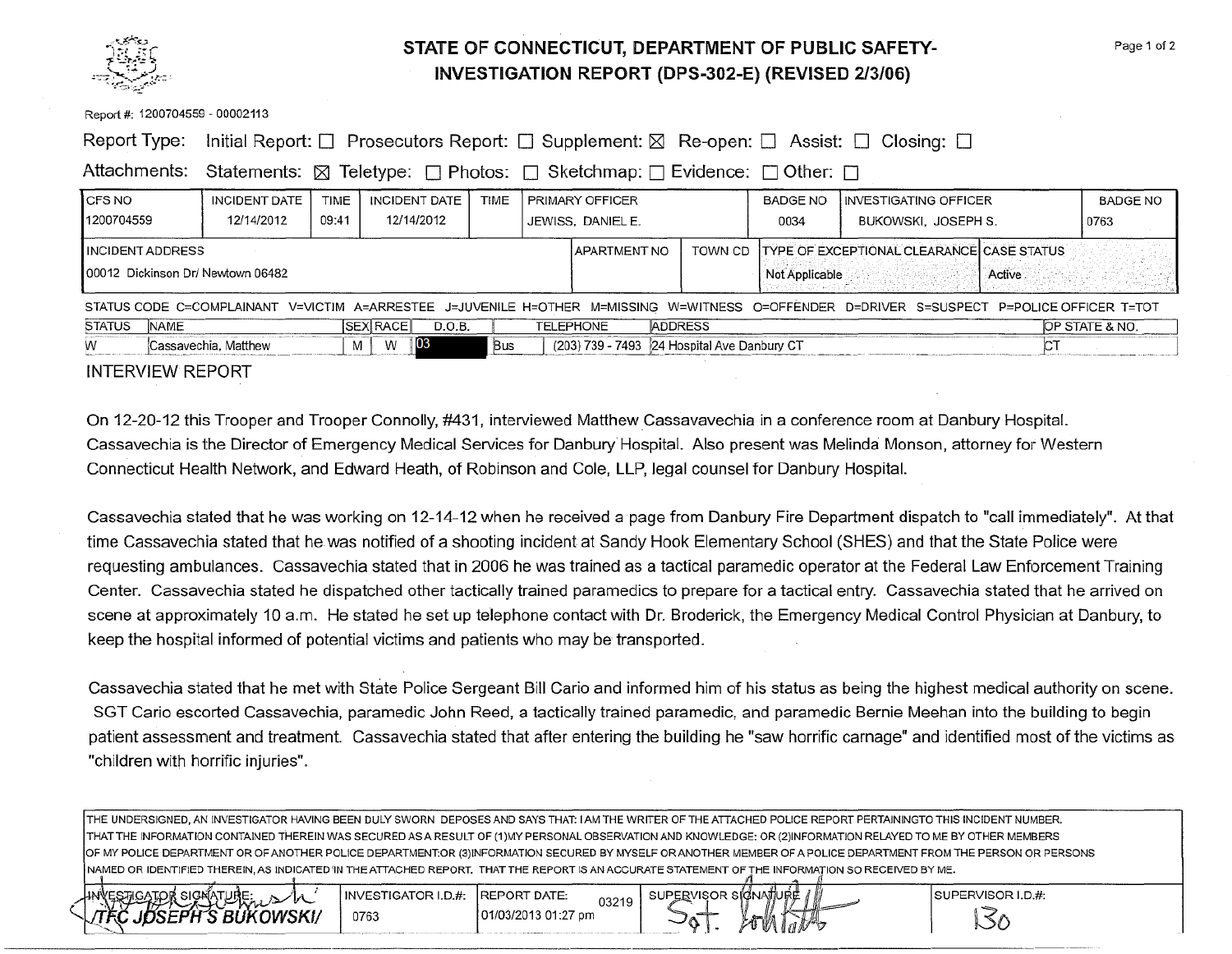1200704559 Cont.

## **STATE OF CONNECTICUT, DEPARTMENT OF PUBLIC SAFETY-INVESTIGATION REPORT (DPS-302-E) (REVISED 2/3/06)**

Cassavechia stated that patients were found in two classrooms and in the hallway of the school. Cassavechia stated that one adult was in a classroom with "an obvious fatal injury" and a handgun beside the body.

Cassavechia stated that four separate patient assessments were made to guarantee no one was resuscitatable. Cassavechia said that the victims were formerly triaged using the SMART triage program. See attached written statement.

This case remains open.

THE UNDERSIGNED, AN INVESTIGATOR HAVING BEEN DULY SWORN DEPOSES AND SAYS THAT: I AM THE WRITER OF THE ATTACHED POLICE REPORT PERTAININGTO THIS INCIDENT NUMBER. THAT THE INFORMATION CONTAINED THEREIN WAS SECURED AS A RESULT OF (1)MY PERSONAL OBSERVATION AND KNOWLEDGE: OR (2)1NFORMATION RELAYED TO ME BY OTHER MEMBERS OF MY POLICE DEPARTMENT OR OF ANOTHER POLICE DEPARTMENT:OR (3)INFORMATION SECURED BY MYSELF OR ANOTHER MEMBER OF A POLICE DEPARTMENT FROM THE PERSON OR PERSONS NAMED OR IDENTIFIED THEREIN, AS INDICATED IN THE ATTACHED REPORT. THAT THE REPORT IS AN ACCURATE STATEMENT OF THE INFORMATION SO RECEIVED BY ME.

| SIGNATURE 144 W<br><b>TINVESZIGATOR</b> | INVESTIGATOR I.D.#: | <b>REPORT DATE:</b>          | ERVISOR SIGNATURE<br><b>SUPF</b>         | - 8 N.I<br>UME | ISUPERVISOR I.D.#: |
|-----------------------------------------|---------------------|------------------------------|------------------------------------------|----------------|--------------------|
| ; BUKOWSKI/<br>IOSEPH.<br>ater.         | 0763                | 03220<br>01/03/2013 01:27 pm | <b>Constitution</b><br>ستحريم اه<br>مريد | 38 I           |                    |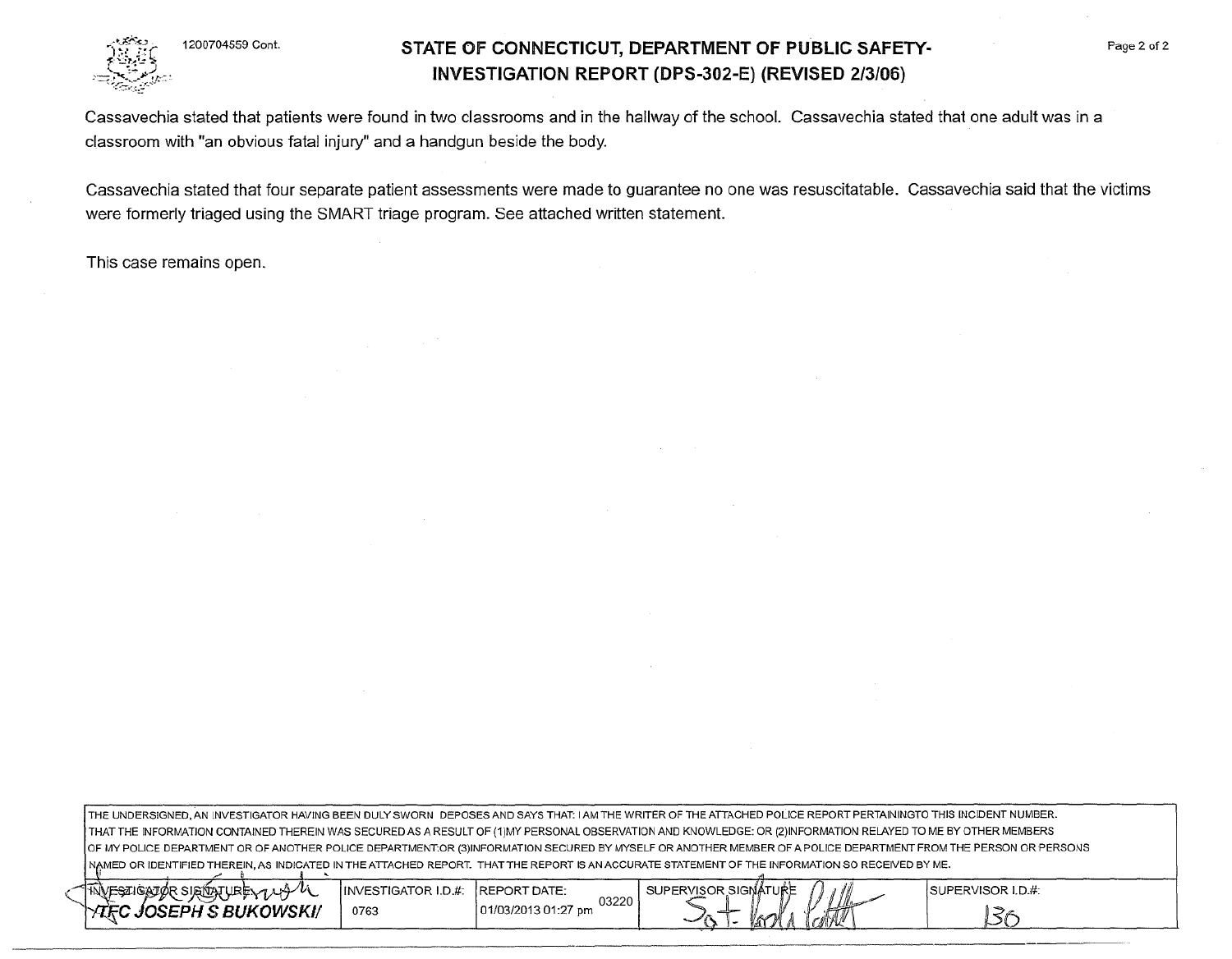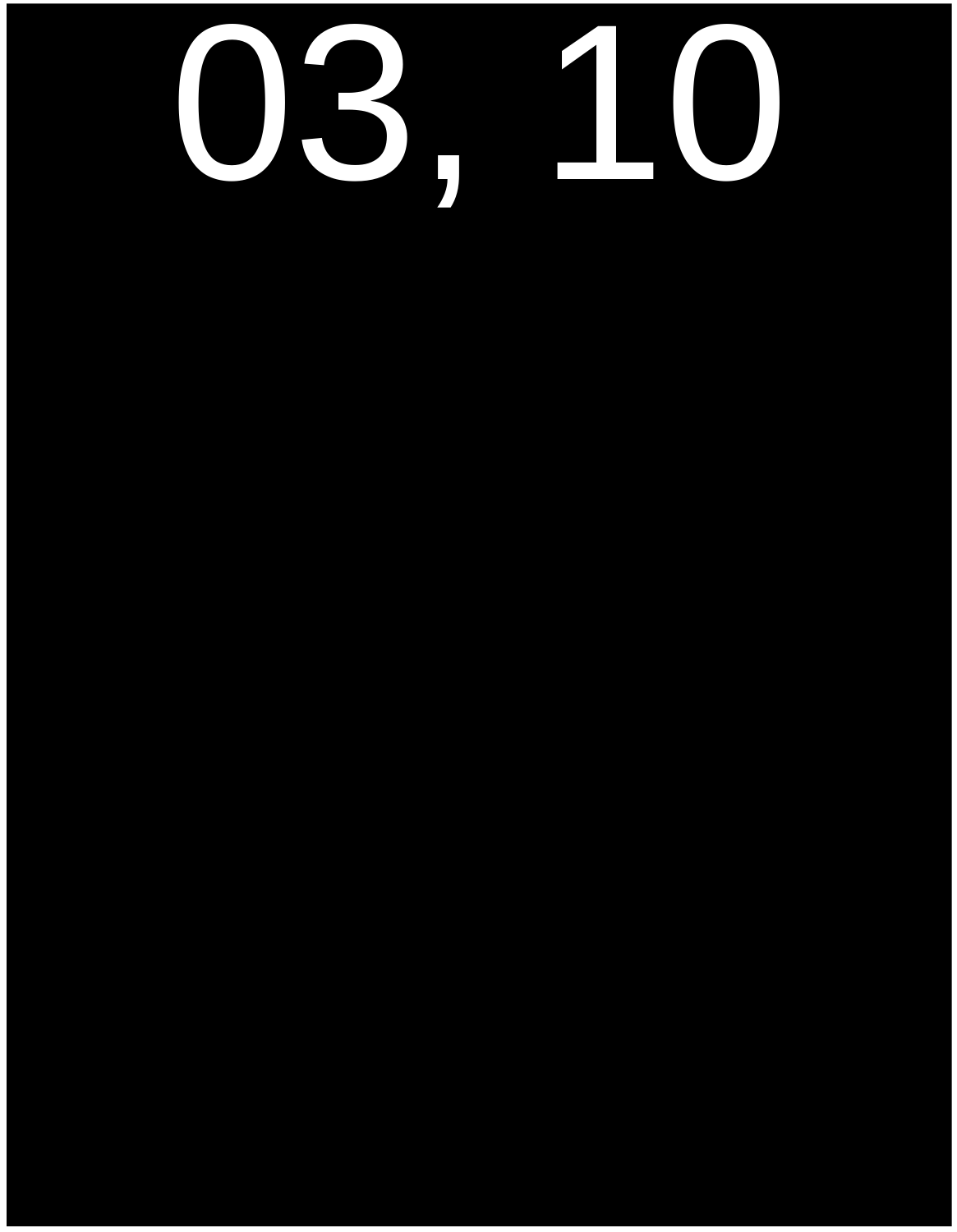#